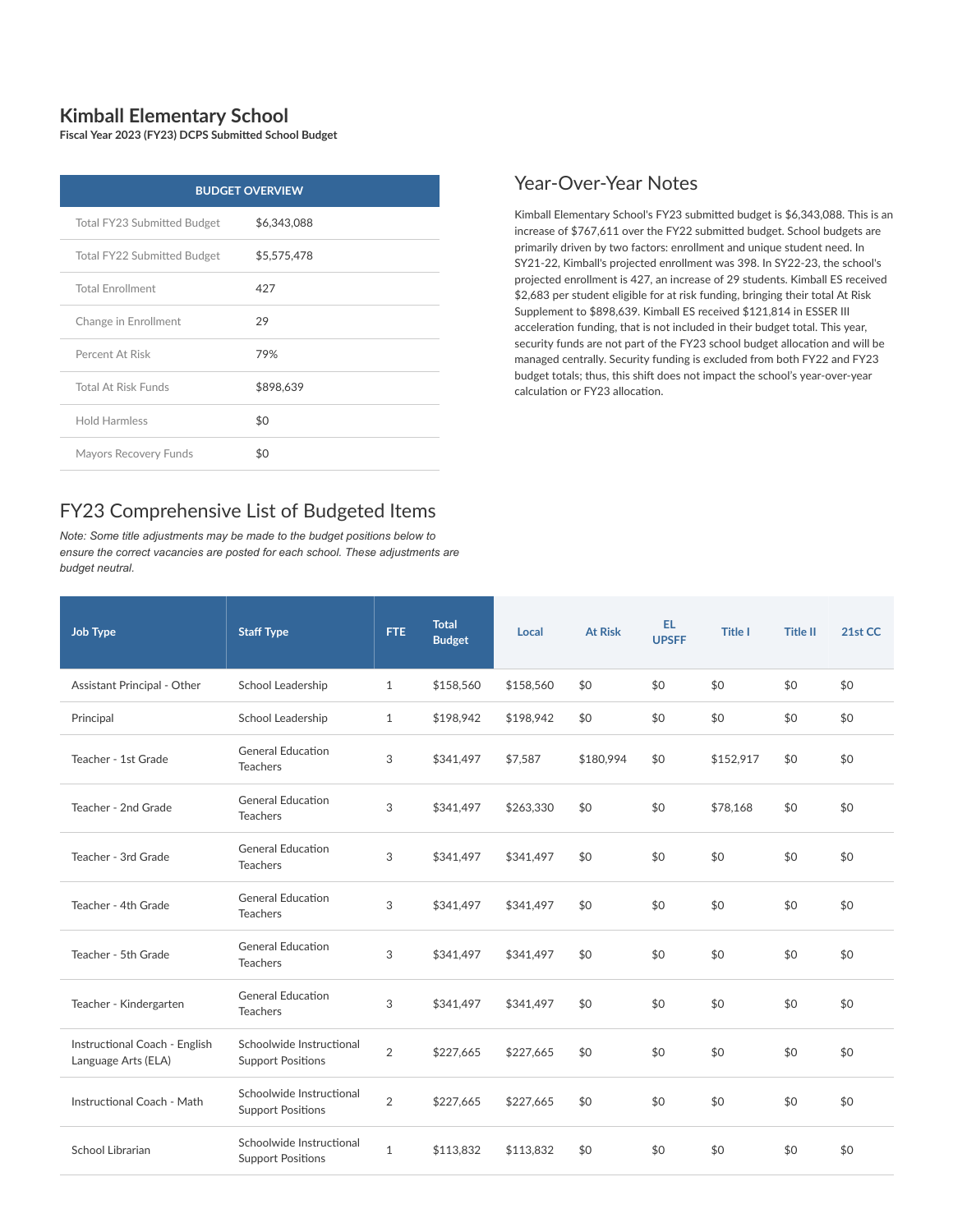| <b>Job Type</b>                          | <b>Staff Type</b>                                      | FTE.           | <b>Total</b><br><b>Budget</b> | Local     | <b>At Risk</b> | EL.<br><b>UPSFF</b> | <b>Title I</b> | <b>Title II</b> | 21st CC |
|------------------------------------------|--------------------------------------------------------|----------------|-------------------------------|-----------|----------------|---------------------|----------------|-----------------|---------|
| Specialist - Reading                     | Schoolwide Instructional<br><b>Support Positions</b>   | $\mathbf{1}$   | \$113,832                     | \$113,832 | \$0            | \$0                 | \$0            | \$0             | \$0     |
| Aide - Special Education                 | Special Education<br>Positions                         | 4              | \$156,666                     | \$0       | \$156,666      | \$0                 | \$0            | \$0             | \$0     |
| Coordinator - Special<br>Education (CSE) | Special Education<br>Positions                         | $\mathbf{1}$   | \$119,483                     | \$109,250 | \$10,233       | \$0                 | \$0            | \$0             | \$0     |
| Teacher - Inclusion/Resource<br>Services | <b>Special Education</b><br>Positions                  | 3              | \$341,497                     | \$341,497 | \$0            | \$0                 | \$0            | \$0             | \$0     |
| Teacher - Itinerant ELL                  | English Language<br>Learners Positions (ELL)           | 0.09           | \$13,829                      | \$4,068   | \$0            | \$9,761             | \$0            | \$0             | \$0     |
| Aide - Early Childhood                   | Early Childhood<br><b>Education Positions</b><br>(ECE) | 5              | \$195,832                     | \$195,832 | \$0            | \$0                 | \$0            | \$0             | \$0     |
| Teacher - PK3                            | Early Childhood<br><b>Education Positions</b><br>(ECE) | 2              | \$227,665                     | \$227,665 | \$0            | \$0                 | \$0            | \$0             | \$0     |
| Teacher - PK3/PK4 (Mixed<br>Age)         | Early Childhood<br><b>Education Positions</b><br>(ECE) | $\mathbf{1}$   | \$113,832                     | \$113,832 | \$0            | \$0                 | \$0            | \$0             | \$0     |
| Teacher - PK4                            | Early Childhood<br><b>Education Positions</b><br>(ECE) | 2              | \$227,665                     | \$227,665 | \$0            | \$0                 | \$0            | \$0             | \$0     |
| Teacher - Art                            | <b>Related Arts</b>                                    | $\mathbf{1}$   | \$113,832                     | \$113,832 | \$0            | \$0                 | \$0            | \$0             | \$0     |
| Teacher - Health/Physical<br>Education   | <b>Related Arts</b>                                    | 2              | \$227,665                     | \$113,832 | \$113,832      | \$0                 | \$0            | \$0             | \$0     |
| Teacher - Music                          | <b>Related Arts</b>                                    | $\mathbf{1}$   | \$113,832                     | \$113,832 | \$0            | \$0                 | \$0            | \$0             | \$0     |
| Teacher - Performing<br>Arts/Drama       | <b>Related Arts</b>                                    | $\mathbf{1}$   | \$113,832                     | \$0       | \$113,832      | \$0                 | \$0            | \$0             | \$0     |
| Urban Teacher Residency                  | Classroom Instructional<br><b>Support Positions</b>    | $\mathbf{1}$   | \$36,575                      | \$0       | \$36,575       | \$0                 | \$0            | \$0             | \$0     |
| Behavior Technician                      | Social-Emotional<br>Positions                          | 3              | \$172,674                     | \$0       | \$172,674      | \$0                 | \$0            | \$0             | \$0     |
| Psychologist                             | Social-Emotional<br>Positions                          | $\mathbf{1}$   | \$113,832                     | \$113,832 | \$0            | \$0                 | \$0            | \$0             | \$0     |
| Social Worker                            | Social-Emotional<br>Positions                          | $\mathbf{1}$   | \$113,832                     | \$0       | \$113,832      | \$0                 | \$0            | \$0             | \$0     |
| Custodial Foreman                        | Custodial Staff                                        | $\mathbf{1}$   | \$79,025                      | \$79,025  | \$0            | \$0                 | \$0            | \$0             | \$0     |
| Custodian (RW-3)                         | <b>Custodial Staff</b>                                 | $\overline{2}$ | \$102,375                     | \$102,375 | \$0            | \$0                 | \$0            | \$0             | \$0     |
| Custodian (RW-5)                         | <b>Custodial Staff</b>                                 | $\overline{2}$ | \$120,118                     | \$120,118 | \$0            | \$0                 | \$0            | \$0             | \$0     |
| Administrative Officer                   | Administrative                                         | $\mathbf{1}$   | \$105,009                     | \$105,009 | \$0            | \$0                 | \$0            | \$0             | \$0     |
| Director - Strategy &<br>Logistics (DSL) | Administrative                                         | $\mathbf{1}$   | \$147,879                     | \$147,879 | \$0            | \$0                 | \$0            | \$0             | \$0     |